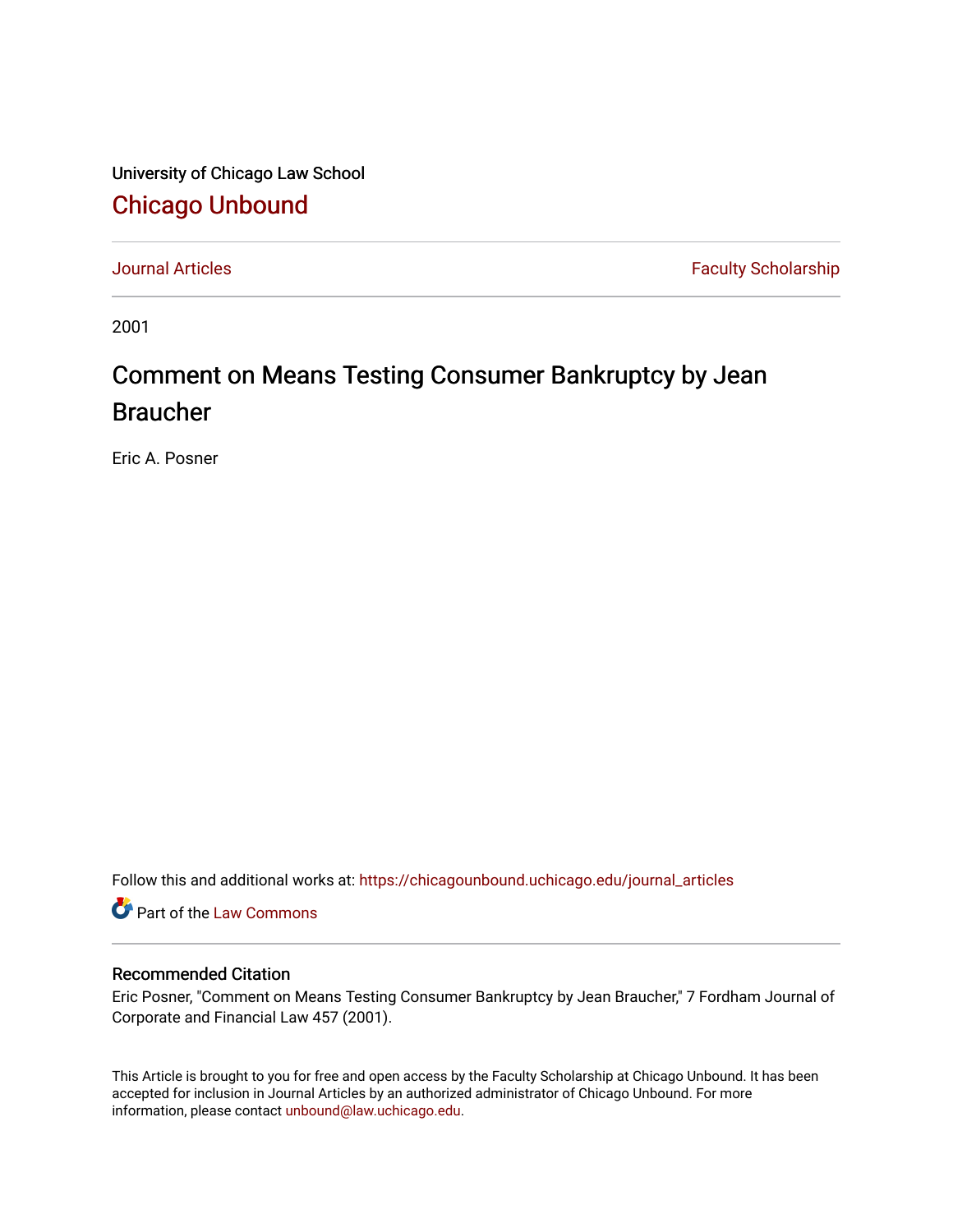## **COMMENT ON MEANS** TESTING **CONSUMER** BANKRUPTCY BY **JEAN** BRAUCHER

#### *Eric A. Posner\**

Jean Braucher's article usefully describes the many complexities of the pending consumer bankruptcy legislation,<sup>1</sup> and performs a valuable service by tracing out its implications for the consumer bankruptcy system.' I agree that the legislation has problems<sup>3</sup> and is far from ideal, but I like some aspects of it, and was unsure of the basis of Professor Braucher's critique. In particular, I did not understand her praise for the current system, or the source of her conviction that the pending bankruptcy legislation could only make things worse.'

Our disagreement might stem from the unfortunate use of highly moralistic terms in the current policy debate, terms that Professor Braucher accepts uncritically. Academics and politicians alike provoke emotional responses by depicting the participants in

*1. See* Bankruptcy Reform Act of 2001, S. 220, 107th Cong. (2001); H.R. 333, 107th Cong. (2001) [hereinafter Bankruptcy Reform Act of 2001].

*2. See generally* Jean Braucher, *Means Testing Consumer Bankruptcy: The Problem of Means,* 7 FORDHAM J. CORP. & FIN. L. 407 (2002).

3. *Id.* at 408 (stating that the Bankruptcy Reform act "would make access to bankruptcy more difficult, imposing new hurdles and costs for all and thus pricing the worst off out of the system"); *see also id.* at 433-43 (outlining the new provisions in the pending bankruptcy legislation and noting problems with the propositions, such as increased cost (including attorney fees), increased filing requirements, and increased duties for U.S. Trustees,); *id.* at 445 ("The bankruptcy bureaucracy would swell.").

4. *Id.* at 407 (stating that "the current system already effectively screens out most of those who do not belong in it"); *see also id.* at 408 ("Chapter 7 works reasonably well to give distressed debtors a fresh start."). *But see id.* at 412 ("Certainly, improvements in consumer bankruptcy law could be made."); *see also id.* at 447-54 (discussing other options to the pending bankruptcy legislation).

5. *See supra* note 3 and accompanying text.

457

**<sup>&</sup>quot;** Professor of Law, University of Chicago. The author wishes to thank the Sarah Scaife Foundation Fund and the Lynde and Harry Bradley Foundation Fund for their generous financial support.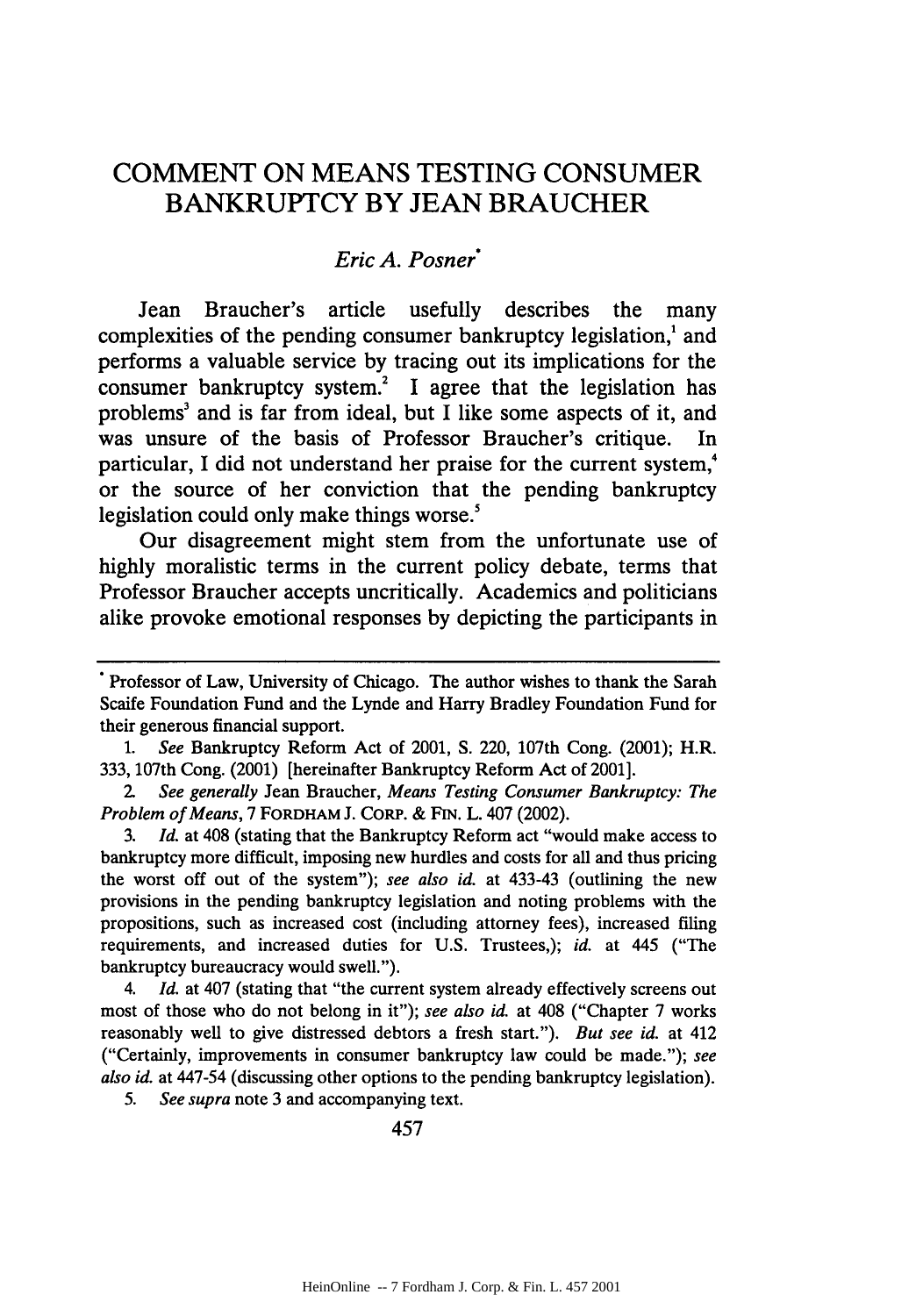#### 458 *FORDHAM JOURNAL OF CORPORATE* **&** [Vol. VII *FINANCIAL LAW*

the credit market and the bankruptcy system as composites of offensive (or attractive) characteristics. These composites serve the same purpose as roles in medieval morality plays: they embody vices we loathe or virtues that we respect. The common story is this:

#### Debtor

| <b>Moral Intuition</b>                                       | <i>Characters</i>                                                             |
|--------------------------------------------------------------|-------------------------------------------------------------------------------|
| People should be responsible<br>and pay their debts.         | The spendthrift<br>The rich person who parks<br>assets in a Florida homestead |
| We should forgive people who<br>suffer through of their own. | The divorced woman with no<br>skills<br>The parents of a sick child           |
| Creditor                                                     |                                                                               |
| <b>Moral Intuition</b>                                       | <i><b>Characters</b></i>                                                      |
| People should not make money<br>off the misery of others.    | Deceptive credit card<br>companies                                            |

There is no morally positive story for the creditor, even though we would all be lost if credit were not available; the reason is just that creditors make money and do not try to hide that fact. The rhetorical battle thus focuses on the characterization of the debtor as parasite or victim.

This debate quickly becomes one about whether debtors file for bankruptcy in order to abuse the system (as parasites) or to escape hardships (as victims). The bankruptcy filing rate is taken as a sign of moral and social decay (if debtors are parasites) or of a well-functioning safety net (if debtors are victims). The debt level is also taken as a sign of aggregate irresponsibility (if debtors are parasites) or the evil practices of lenders (if debtors are victims). A sterile empirical debate ensues about whether the debt level and

HeinOnline -- 7 Fordham J. Corp. & Fin. L. 458 2001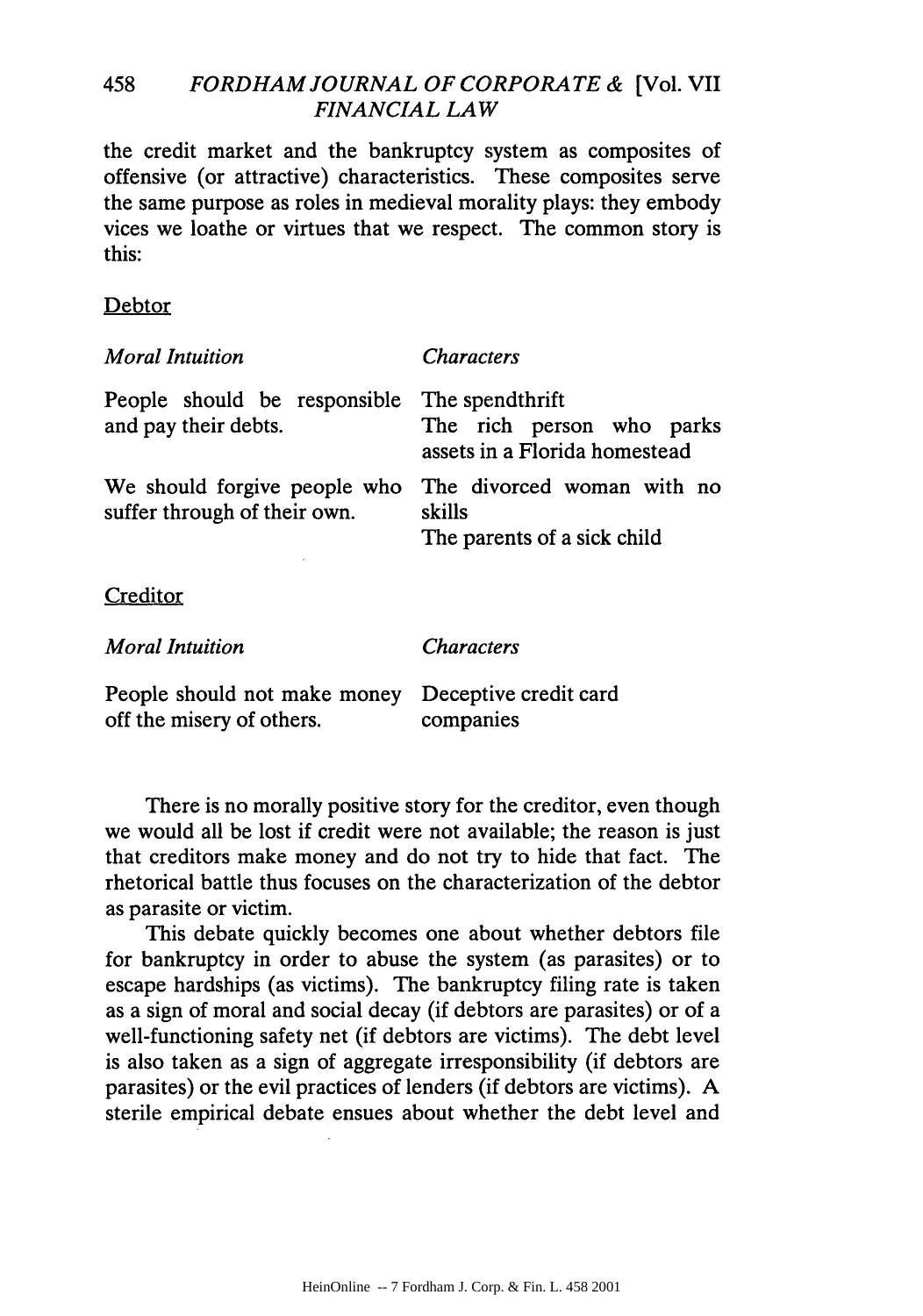bankruptcy rate are too "high," and whether trends are due to moral decay, bad behavior by creditors, or (as is most likely, and as Professor Braucher acknowledges) shifts in the technologies of credit and the legal regulation of the credit market.<sup>6</sup>

Much progress would be made in bankruptcy reform if this moral posturing were abandoned, and policymakers focused on the relevant consideration, namely, how much debtors should be forced to pay in the form of higher interest rates, or in the withdrawal of credit, for the right to escape repayment of their loans. The cost of any bankruptcy system takes the form of higher interest rates for all debtors. The benefit is the ex post prevention of hardship. I say "ex post" because by raising the cost of credit, bankruptcy also creates "ex ante" hardship for people who as a consequence cannot borrow money. It is not at all clear that the current balancing of these benefits and costs is correct, and I do not understand why Professor Braucher believes otherwise.

The pending legislation implicitly assumes a status quo in which people pay more for the bankruptcy safety net than they would want to, and addresses this problem by making bankruptcy less attractive. It makes bankruptcy less attractive in two ways: (1) by creating paperwork requirements, $\alpha$  exposing sloppy lawyers to sanctions, $^8$  and so forth; and (2) by creating a means test. $^9$  The first appears to be directed toward lower income debtors; the second toward higher income debtors. Professor Braucher focuses entirely on the ex post costs of these requirements," and she is right to stress them, but that, of course, is their whole point. If the purpose

*9. Id.*

<sup>6.</sup> Braucher, *supra* note 3, at 422 (stating that it is plausible that interest rate deregulation prompted more lending, and more lending meant more overburdened debtors finding their way to bankruptcy).

<sup>7.</sup> *See* Bankruptcy Reform Act of 2001, *supra* note **1,** § 102 (requiring a debtor to submit a means test calculation); *see also id. §* 315(b) (discussing debtors filing requirements); *id.* § 315(e)(2) (requiring debtor to submit tax returns when filing for bankruptcy).

*<sup>8.</sup> Id. §* 102 (including sanctions such as payment for the costs of a dismissal action, attorneys' fees, and a civil penalty).

<sup>10.</sup> Braucher, *supra* note 2, at 412 (asserting that reducing access to bankruptcy would likely lead to the expansion of the high-risk, high-cost credit market, which would also increase the social problem of over-indebtedness).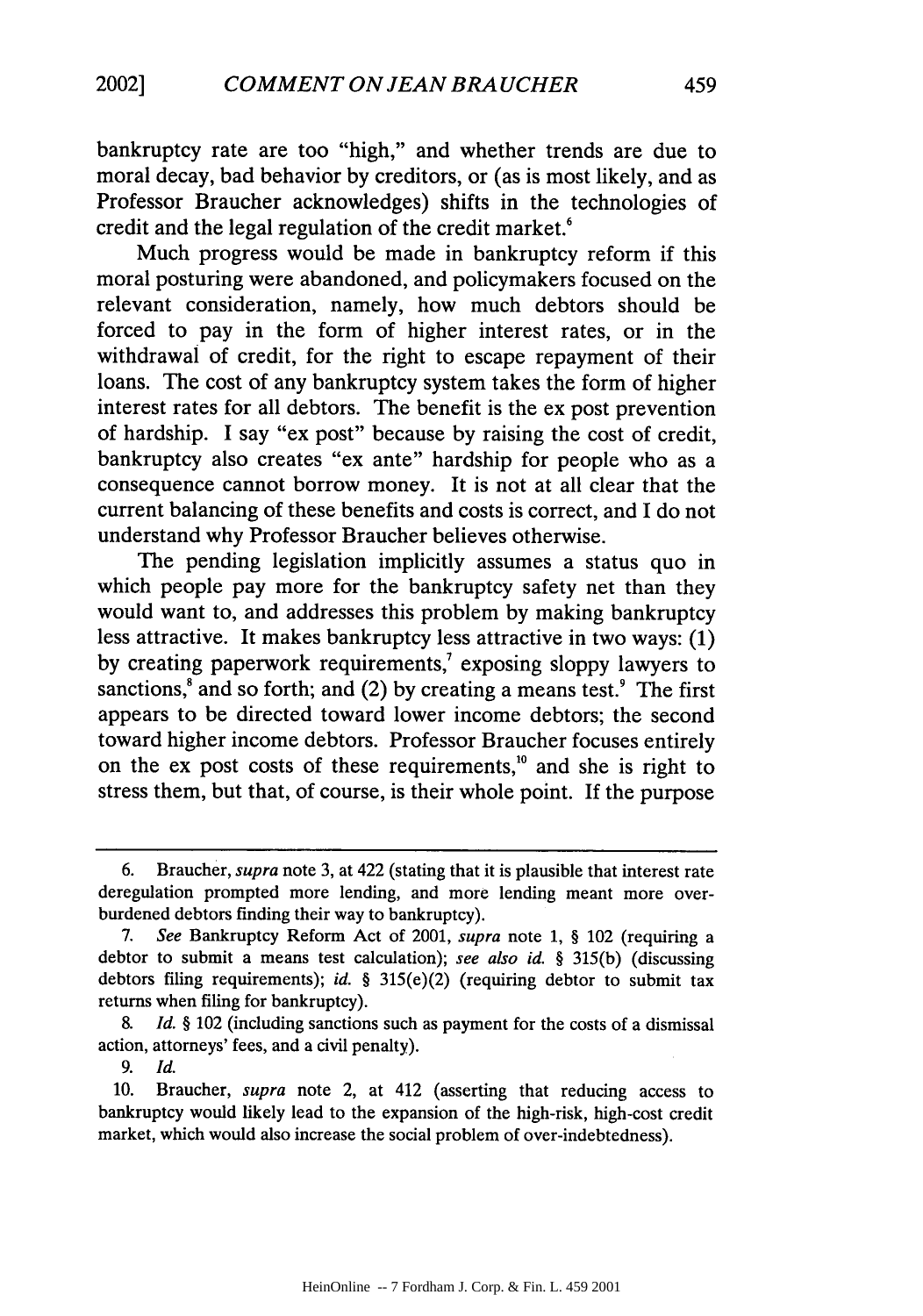of the law is to make bankruptcy more difficult, it does not make sense to criticize it for making bankruptcy more difficult.

To assess the pending legislation, we need to address two questions: (a) is the current bankruptcy system too generous, and (b) if so, are there better ways of making it less attractive.

Professor Braucher focuses on (a), claiming without any explanation that there is too much debt already, and so society would be better off with less. $11$  If that is true, however, there are more direct ways of reducing the debt load: taxing the extension of credit would be sensible and equitable as well. What is true is that it is hard to know what the proper balance is. I would be more persuaded of the need for bankruptcy reform legislation if interest rates on credit cards had zoomed above their historic averages, or if credit card companies started withdrawing credit. But in any event this is a complex question about which I have nothing to say.

As for (b), this is a more interesting question for bankruptcy policy. Suppose we want to reduce the amount of nonpayment of  $\text{debt.}^{\text{12}}$  Limiting exemptions turns out to be politically difficult, and in addition, there are some good reasons for deferring to the states. Limiting the discharge means requiring debtors to pay creditors out of a portion of their future income. The means-testing provision has just this effect: by restricting access to Chapter 7 it encourages debtors to file a plan under Chapter 13, a plan that distributes future disposable income to creditors.

The benefit of this system is that it makes human capital accessible to creditors. Creditors will lend more, and at a lower interest rate, if they can obtain some portion of the future income of defaulting debtors.'3 Debtors will not suffer too much hardship ex post as long as they retain enough future income to live on. By

<sup>11.</sup> Braucher, *supra* note 2, at 424-29 (discussing the causes of overindebtedness and how reducing access to bankruptcy will only increase debt levels).

<sup>12.</sup> This does not necessarily mean that we want to reduce the bankruptcy filing rate! That is not the economically relevant variable.

<sup>13.</sup> Barry Adler et al., *Regulating Consumer Bankruptcy: A Theoretical Inquiry,* 29 J. LEGAL STUD. 585, 591 (2000) ("When an insolvent borrower can trade future income for current assets, the creditor's expected insolvency state payoff increases, and this in a competitive credit market will reduce the interest rate.").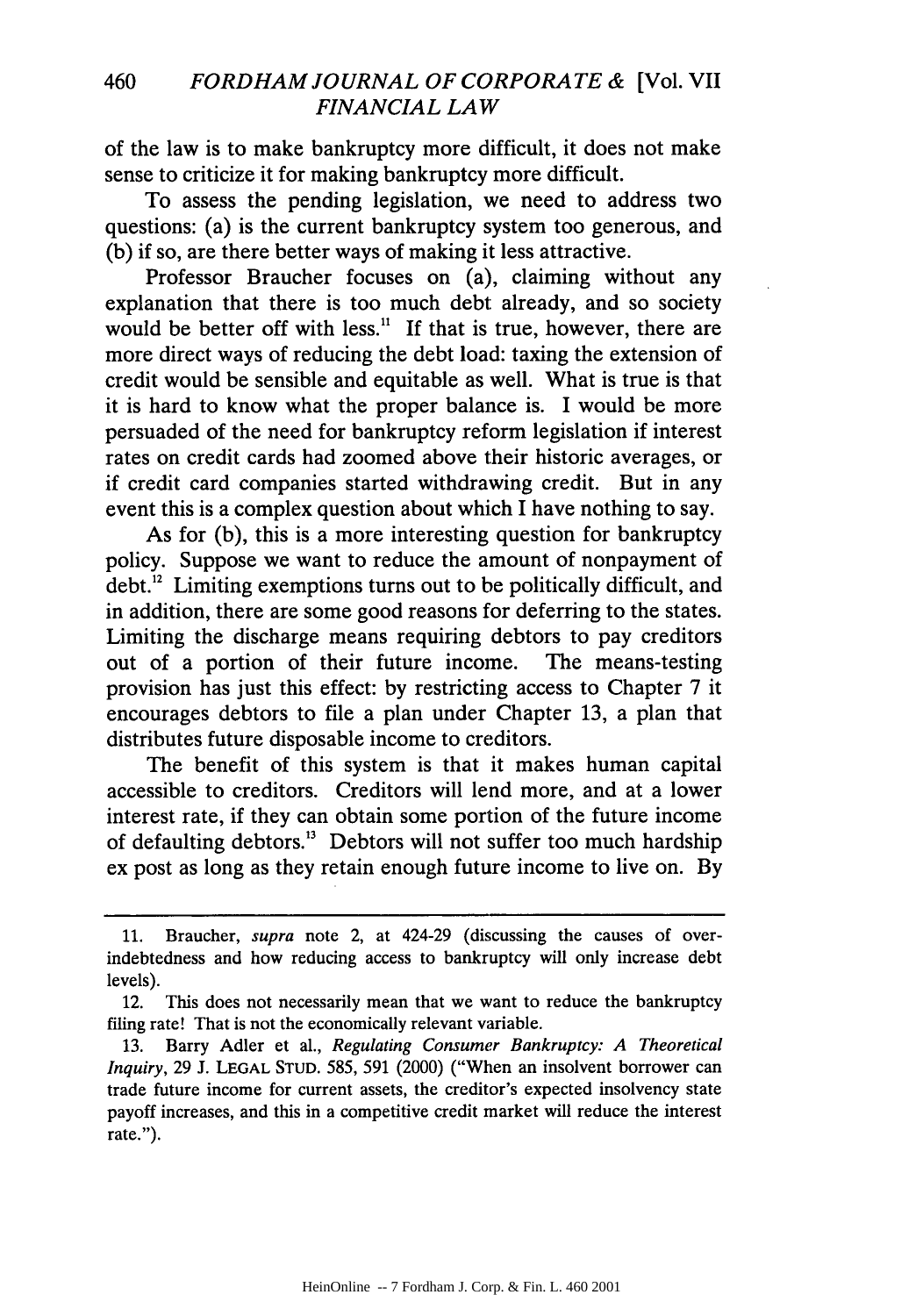treating non-human and human capital more equally, the reformed bankruptcy system would discourage inefficient substitutions: the person who sells non-exempt revenue-generating assets in order to finance an education that will produce discharge-protected income.

This is not to say that the new system is ideal. By taxing all non-disposable income, Chapter 13 reduces the incentive of debtors to work during the pendency of the plan.<sup>14</sup> Many people have criticized Chapter 13 for this effect,<sup>15</sup> and it probably ought to be changed. But by bringing human capital into the bankruptcy system, the pending legislation moves in the right direction.

Another problem with limiting discharge is that for lower income individuals the amounts at stake are too small to be worth the cost of monitoring the Chapter 13 plan. This, I take it, is the reason for limiting the "abuse" test to higher income debtors, and using paperwork and other costly requirements in order to deter lower income debtors. The effect of these requirements is predictable: people whose earning power is low enough will not file for bankruptcy, nor will people whose debt burden is relatively low. These people are filtered out, leaving debtors whose debt burdens are more serious and pressing. Unfortunately, for the filtering to work, these hard-pressed debtors need to bear the increased filing costs.

After some experimenting with the system, we might conclude that the increased hardship is not worth the benefit – the predicted reduction in the cost of credit for poorer people. That might be the case, but it is an empirical question, not one that can be answered

Thus, to say that human capital is in existence at the time of bankruptcy does not mean that creditors are entitled to claim any of the debtor's measurable future income as an existing asset, for some of that income will depend on future efforts by the debtor - efforts over which the creditors will have no control and that society will never require.

*Id. But see* Deffebach, *supra* note 14, at 168-69 (stating that it is unfair to allow a debtor to improve his financial outlook without compensating past creditors).

<sup>14.</sup> *Accord* Harry L. Deffebach, *Postconfirmation Modification of Chapter 13 Plans: A Sheep in Wolfs Clothing,* 9 BANKR. DEv. J. 153, 169 (1992) ("The Fourth Circuit recognized that some individuals might be discouraged from working harder if the court distributed the extra wages to their creditors.").

*<sup>15.</sup> See, e.g.,* Local Loan Co. v. Hunt, 292 U.S. 234, 245 (1934) (written by Judge Sutherland); Thomas H. Jackson, *The Fresh-State Policy in Bankruptcy Law,* 98 HARV. L. REv. 1393, 1434 (1985).